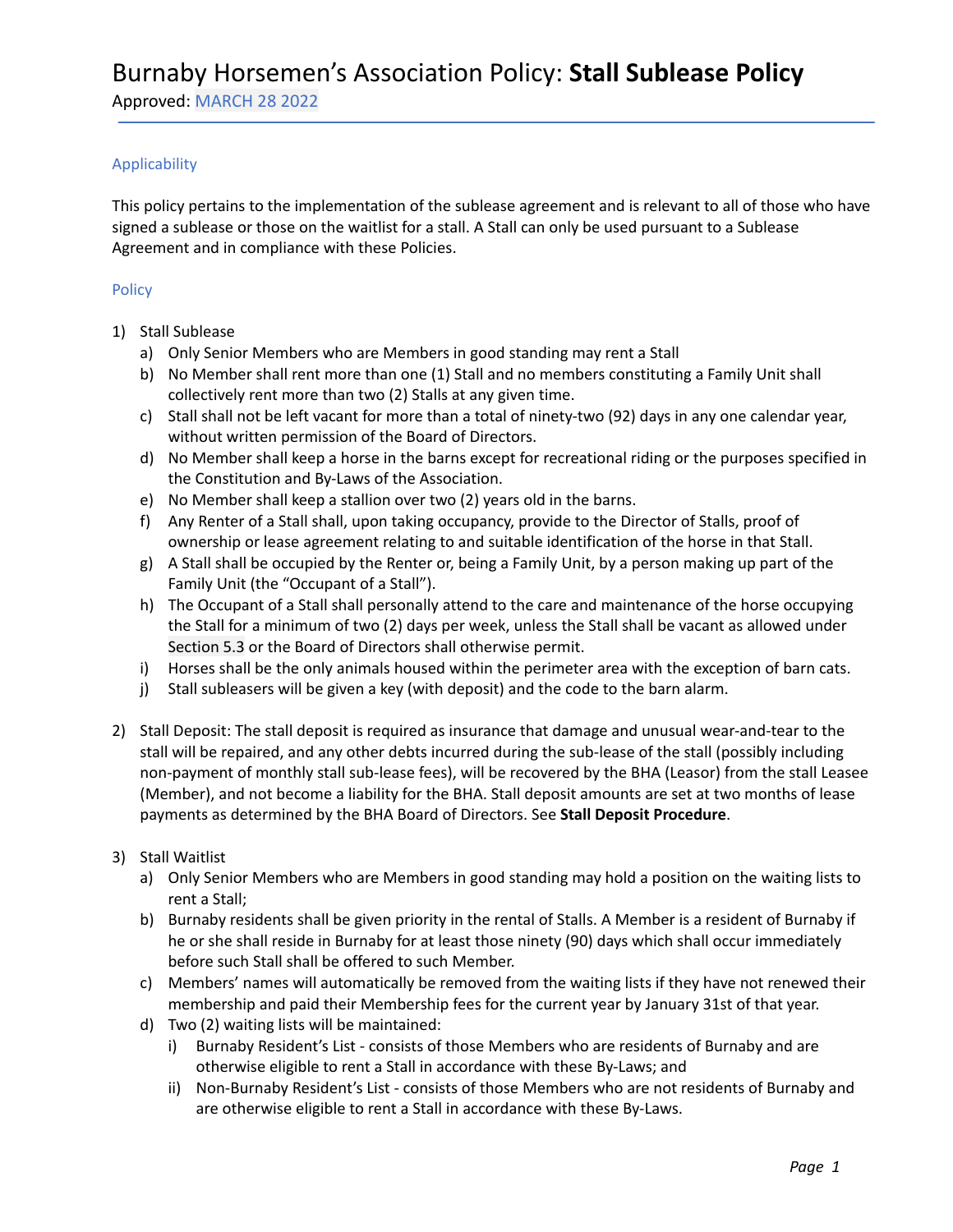# Burnaby Horsemen's Association Policy: **Stall Sublease Policy**

Approved: MARCH 28 2022

- e) A Member on the Burnaby Resident's List who moves from Burnaby, but still resides within the Greater Vancouver Regional District will automatically be transferred to the Non- Burnaby Residents' List. His or her name will be added to the Non-Burnaby Resident's List according to the date such Member's name was last added to the Burnaby Resident's List. A Member on the Non-Burnaby Residents' List who moves to Burnaby will be transferred to the Burnaby Residents' List. His or her name will be added to the Burnaby Resident's List once the length of residency requirement is met in accordance with Section 3.2 and his or her position on such list shall be according to the date such Member's name was last added to the Non-Burnaby Residents' List.
- f) Any application for a position on a waiting list must be submitted, in writing, to the Director of Stalls by a Senior Member. The Member's name, along with the date of acceptance of the application will then be placed on the appropriate list.
- g) Any Member who declines an offer of a Sublease Agreement shall maintain his or her position on the waiting list, but will not be contacted again regarding available Sublease Agreements until he or she notifies B.H.A. in writing of his or her continued interest in the next offer that may be made of a Sublease Agreement.
- 4) Stall Transfer
	- a) One stall sub-leaser within a "Family Unit" to apply to the Board of Directors to transfer a stall from one barn to another in order to sub-lease two stalls within the same barn. The purpose of the stall transfer is to accommodate supervision of an active junior member. The junior member shall personally attend to the care and maintenance of the horse occupying the stall for a minimum of two (2) days per week.

### **Supporting Documents**

- 1) Related BHA Procedure
	- a) Stall Rental Procedure
	- b) Stall Transfer Procedure
- 2) Related BHA Constitution & Bylaws
	- a) Bylaw 2.4.5 and 6.1.4
- 3) References
	- a) Stall Sublease Agreement
- 4) Related BHA Forms
	- a) Stall Sublease Application

| Review Schedule               |                      |  |
|-------------------------------|----------------------|--|
| <b>Policy Adopted:</b>        | <b>MARCH 28 2022</b> |  |
| <b>Policy Owner:</b>          | Director of Stalls   |  |
| <b>Next Review Scheduled:</b> | <b>APRIL 2023</b>    |  |